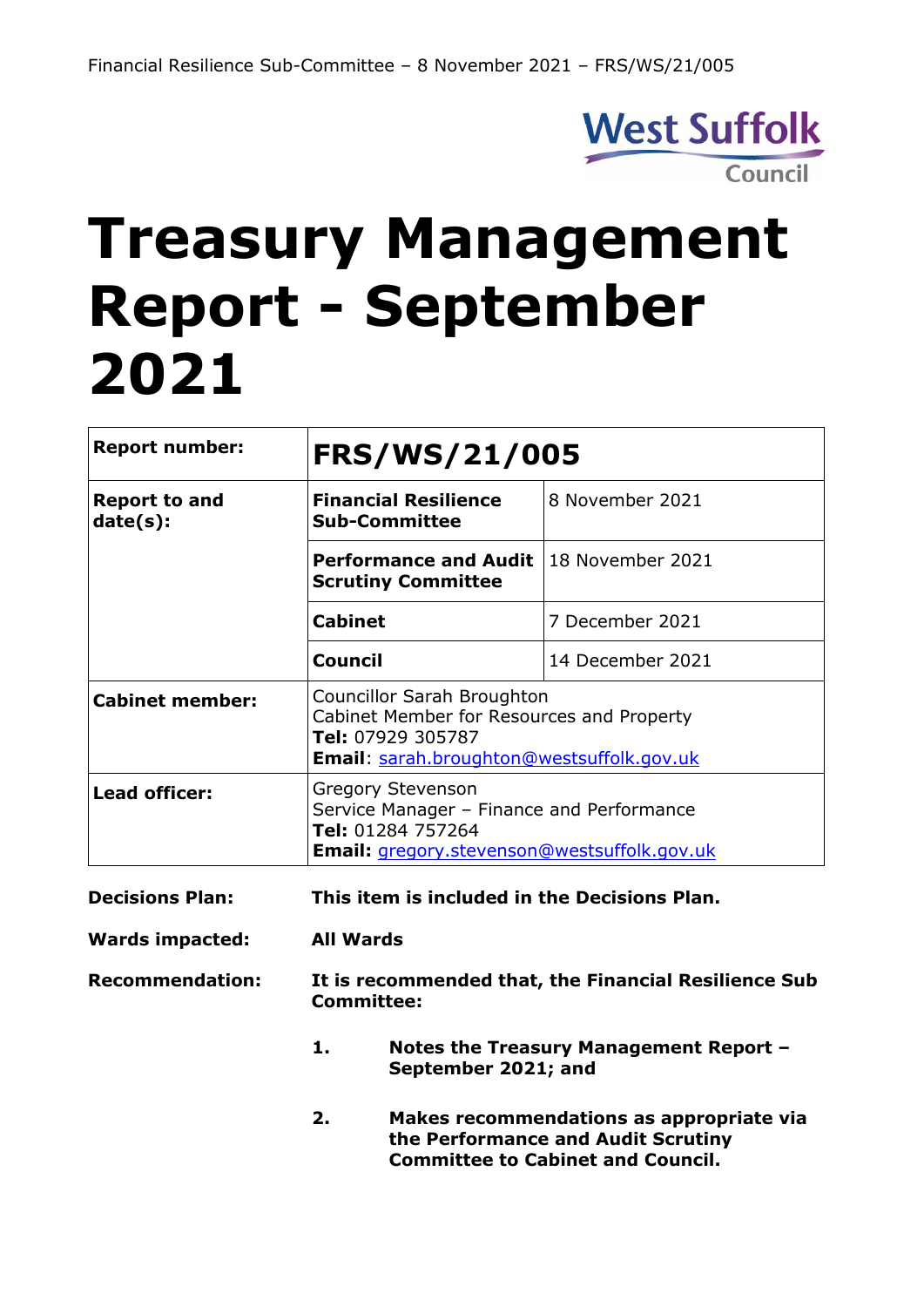## **1. Treasury Management Report – September 2021**

1.1 The report is part of the Councils' management and governance arrangements for Treasury Management activities under the CIPFA Code of Practice on Treasury Management. It provides a comprehensive assessment of activities from 1 April 2021 to 30 September 2021.

#### **2. Executive Summary**

- 2.1 The Council held investments of £52,000,000 as at 30 September 2021. Interest achieved in the first half of the financial year amounted to £34,122 against a budget for the period of £22,500.
- 2.2 External borrowing as at 30 September 2021 remained at £4,000,000, with the Council's level of internal borrowing increasing slightly to £48,039,000 as at 30 September 2021. Overall borrowing (both external and internal) is expected to increase over the full financial year, but not by as much as was originally budgeted for.
- 2.3 Borrowing costs (Interest Payable and MRP) for the year are forecast to be £965,804 against an approved budget of £3,135,850, although this could change if more external borrowing is undertaken than is currently forecast. This difference will be placed in the capital financing reserve to use towards future interest rate fluctuation.

#### **3. Interest Earned from Treasury Investments during the period**

- 3.1 The 2021 to 2022 Annual Treasury Management and Investment Strategy Statements (report CAB/WS/21/007 approved 23 February 2021) sets out the Council's projections for the current financial year. The budget for investment income of 2021 to 2022 is £45,000 which is based on a 0.25 per cent target average rate of return on investments.
- 3.2 At the end of September 2021 interest actually earned during the first half of the financial year amounted to £34,122 (average rate of return of 0.177 per cent) against a profiled budget for the period of £22,500 (average rate of return 0.25 per cent); a budgetary surplus of £11,622. Although interest rates continue to be low as a result of the COVID-19 pandemic which started in mid-March 2020, the Council had more cash invested during the period (see note at 3.4) leading to higher overall interest achieved despite the lower rates.
- 3.3 The table below summaries the interest earned, and the average rate of return achieved at 30 September 2021.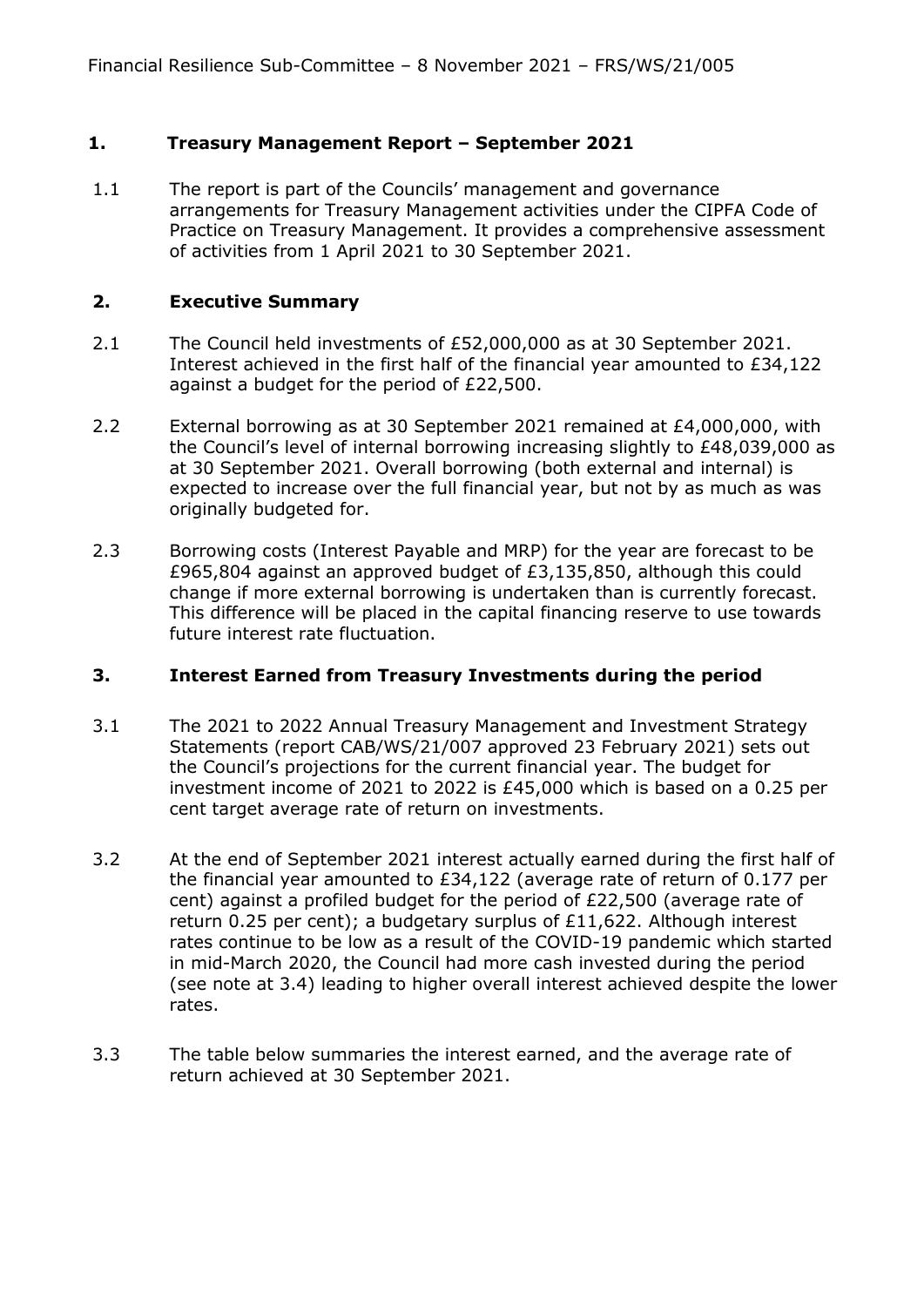| <b>Interest Earned and Average Rate of Return Summary</b> |                                                     |                                                |                                               |  |  |  |  |
|-----------------------------------------------------------|-----------------------------------------------------|------------------------------------------------|-----------------------------------------------|--|--|--|--|
| <b>Investment Category</b>                                | <b>Total</b><br><b>Average</b><br><b>Investment</b> | <b>Average</b><br><b>Rate of</b><br>Return (%) | <b>Interest</b><br><b>Earned in</b><br>period |  |  |  |  |
| <b>Temporary Investments</b><br>(Term Deposits)           |                                                     |                                                |                                               |  |  |  |  |
| Lloyds 95 Day Account                                     | nil                                                 | 0.45%                                          | nil                                           |  |  |  |  |
| Santander 365 Day Account                                 | 8,000,000                                           | 0.684%                                         | 27,423.56                                     |  |  |  |  |
| Santander 180 Day Account                                 | nil                                                 | 0.380%                                         | 349.59                                        |  |  |  |  |
| Santander 95 Day Account                                  | 500,000                                             | 0.402%                                         | 1,008.22                                      |  |  |  |  |
| Lloyds Treasury Account                                   | 8,241,229                                           | 0.080%                                         | 3,616.99                                      |  |  |  |  |
| Barclays Deposit Account*                                 | 6,000,000                                           | 0.010%                                         | 300.82                                        |  |  |  |  |
| <b>CCLA MMF</b>                                           | 4,000,000                                           | 0.031%                                         | 612.88                                        |  |  |  |  |
| <b>Local Authorities</b>                                  | 1,400,000                                           | 0.029%                                         | 60.27                                         |  |  |  |  |
| HM Debt Management Office                                 | 4,259,720                                           | 0.010%                                         | 750.41                                        |  |  |  |  |
| Total Overall Average Return on Investments %             |                                                     | 0.177%                                         |                                               |  |  |  |  |
| Total Interest Earned - 1 April 2020 to 30 June 2021      |                                                     |                                                | 34,122                                        |  |  |  |  |

\* An annual interest bonus is paid at the end of the financial year if no withdrawals take place.

3.4 The table below summaries the investment activity during the period

| Treasury Management - Investment Activity Summary                                                      |                    |  |  |  |
|--------------------------------------------------------------------------------------------------------|--------------------|--|--|--|
|                                                                                                        | 2021 to 2022<br>E) |  |  |  |
| <b>Opening Balance 01 April 2021</b>                                                                   | 28,500,000         |  |  |  |
| Investments made during the year (including<br>transfers to business reserve accounts)                 | 72,750,000         |  |  |  |
| <b>Sub Total</b>                                                                                       | 101,250,000        |  |  |  |
| Less Investments realised during the year<br>(including withdrawals from business reserve<br>accounts) | 49,250,000         |  |  |  |
| <b>Closing Balance 30 June 2021</b>                                                                    | 52,000,000         |  |  |  |

Please note: The Councils cash balances are currently greater than forecast as a result of holding advanced business grant and COVID support grant payments.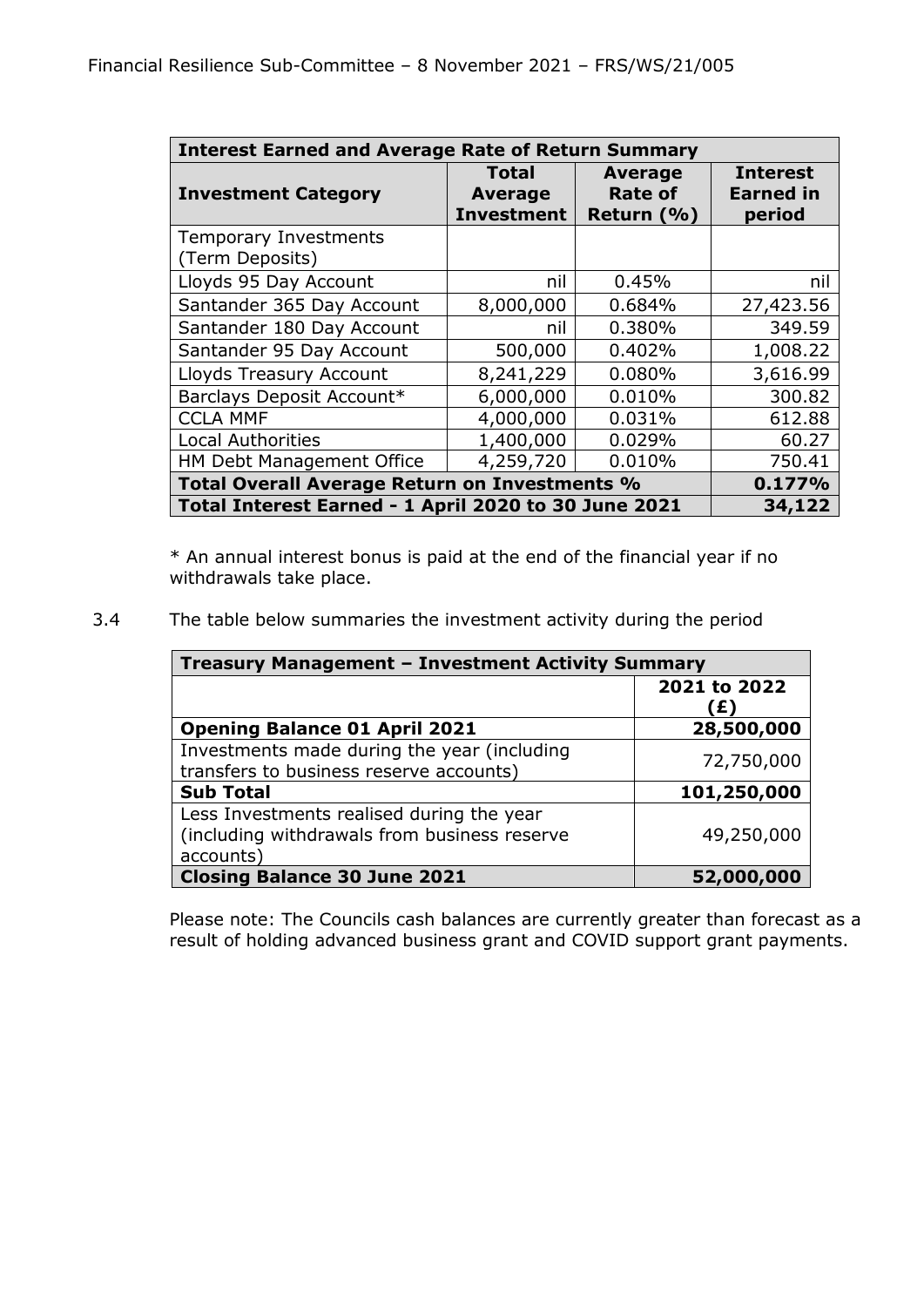| <b>Investments held as at 30 September 2021</b> |                                          |                         |                              |                                |  |  |  |
|-------------------------------------------------|------------------------------------------|-------------------------|------------------------------|--------------------------------|--|--|--|
| Counterparty                                    | <b>Principal</b><br><b>Amount</b><br>(E) | <b>Interest</b><br>Rate | <b>Date</b><br><b>Loaned</b> | <b>Date</b><br><b>Returned</b> |  |  |  |
|                                                 |                                          |                         |                              |                                |  |  |  |
| Lloyds 95 Day Account                           | Nil                                      |                         |                              |                                |  |  |  |
| Santander 365 Day                               | 8,000,000                                | 0.68%                   | 01/04/20                     | $365 - day$<br><b>Notice</b>   |  |  |  |
| Santander 180 Day                               | Nil                                      |                         |                              |                                |  |  |  |
| Santander 95 Day                                | 500,000                                  | 0.40%                   | 01/04/20                     | 95-day<br><b>Notice</b>        |  |  |  |
| Lloyds Treasury<br>Account                      | 10,000,000                               | 0.08%                   | 01/04/20                     | On call<br>availability        |  |  |  |
| <b>Barclays Deposit</b><br>Account              | 6,000,000                                | 0.01%                   | 01/04/20                     | On call<br>availability        |  |  |  |
| <b>CCLA Money Market</b><br>Fund                | 4,000,000                                | Variable                | 01/04/20                     | On call<br>availability        |  |  |  |
| HM Debt Man. Office                             | 3,000,000                                | 0.01%                   | 24/06/21                     | 20/12/21                       |  |  |  |
| HM Debt Man. Office                             | 6,000,000                                | 0.01%                   | 02/08/21                     | 19/10/21                       |  |  |  |
| HM Debt Man. Office                             | 1,500,000                                | 0.01%                   | 10/08/21                     | 10/01/22                       |  |  |  |
| HM Debt Man. Office                             | 4,000,000                                | 0.01%                   | 01/09/21                     | 22/11/21                       |  |  |  |
| HM Debt Man. Office                             | 3,000,000                                | 0.01%                   | 01/09/21                     | 10/01/22                       |  |  |  |
| HM Debt Man. Office                             | 1,000,000                                | 0.01%                   | 14/09/21                     | 10/01/22                       |  |  |  |
| HM Debt Man. Office                             | 1,000,000                                | 0.01%                   | 27/09/21                     | 10/01/22                       |  |  |  |
| Sth Somerset DC                                 | 1,000,000                                | 0.02%                   | 18/08/21                     | 10/01/22                       |  |  |  |
| Epping Forest DC                                | 3,000,000                                | 0.04%                   | 20/09/21                     | 10/01/22                       |  |  |  |
| There were no other fixed term investments      |                                          |                         |                              |                                |  |  |  |
| <b>Total</b>                                    | 52,000,000                               |                         |                              |                                |  |  |  |

3.5 The table below lists the investments held as at 30 September 2021

> Please note: The interest rates above are the rates as at 30 September 2021. Actual rates going forward could fluctuate.

3.6 The Council has an earmarked revenue reserve to mitigate against possible adverse fluctuations in the returns received from the council's investments, called the Interest Equalisation Reserve. The balance in this reserve as at 30 September 2021 was £865,473.

# **4. Borrowing activity during the period**

4.1 As with the 2020 to 2021 financial year, the Council continues to hold significant cash balances, see 1.5 and 1.6 above. With this being the case, the Councils approach, supported by its advisors, will be to continue to borrow internally to fund its capital investment plans and to avoid the payment of external interest rates. This approach is continually kept under review and is based on the level of cash balances the Council holds, as well as the interest rates currently available in the market and the level of risk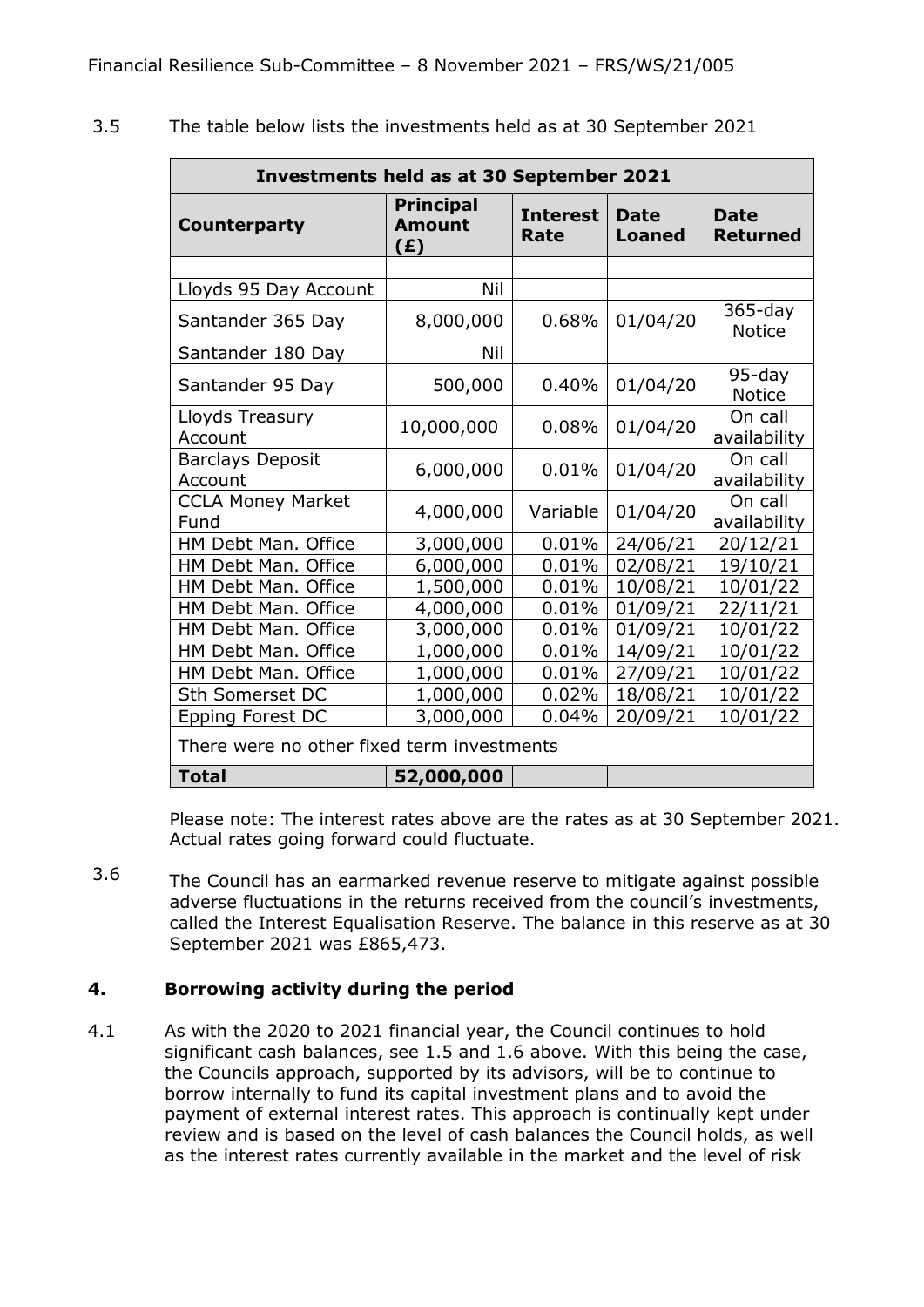exposure the Council has to holding the level of internal borrowing it has against the risk of increasing market interest rates.

- 4.2 On 30 September 2021 West Suffolk had £4 million of external borrowing, which is the same level it held on 1 April 2021. With interest rates remaining low (although they have risen in the past month) and cash balances remaining healthy, it is unlikely that any further external borrowing will need to be undertaken in the 2021 to 2022 financial year, although this is kept under constant review and may change if circumstances and advice changes. The use of internal funds is beneficial whilst we still have available cash, as we would be paying interest at a much higher rate (around 2.00 per cent) than we would get back from investing the extra surplus cash (current average return on our treasury investments of 0.177 per cent). This means we would have a significant cost of carrying external loans that are not currently required from a cash management perspective.
- 4.3 The table below is a summary of the external borrowings and temporary loans as at 30 September 2021.

| <b>External Borrowings and Temporary Loans</b>           |           |                        |                                            |       |                                  |  |  |
|----------------------------------------------------------|-----------|------------------------|--------------------------------------------|-------|----------------------------------|--|--|
| <b>Balance -</b><br>1 April 2021<br><b>Lender</b><br>(£) |           | <b>Movement</b><br>(E) | <b>Balance -</b><br>30 June<br>2021<br>(E) | Rate  | <b>Interest Maturity</b><br>date |  |  |
| Barclays Bank                                            | 4,000,000 | 0                      | 4,000,000                                  | 4.24% | 31 March<br>2078                 |  |  |

4.4 Although the council has not undertaken any further external borrowing in the period, its underlying need to borrow (Capital Financing Requirement – CFR, the amount the Council has invested in its communities) is forecast to increase which will lead to an increase in the level of borrowing (either external or internal) the council will have.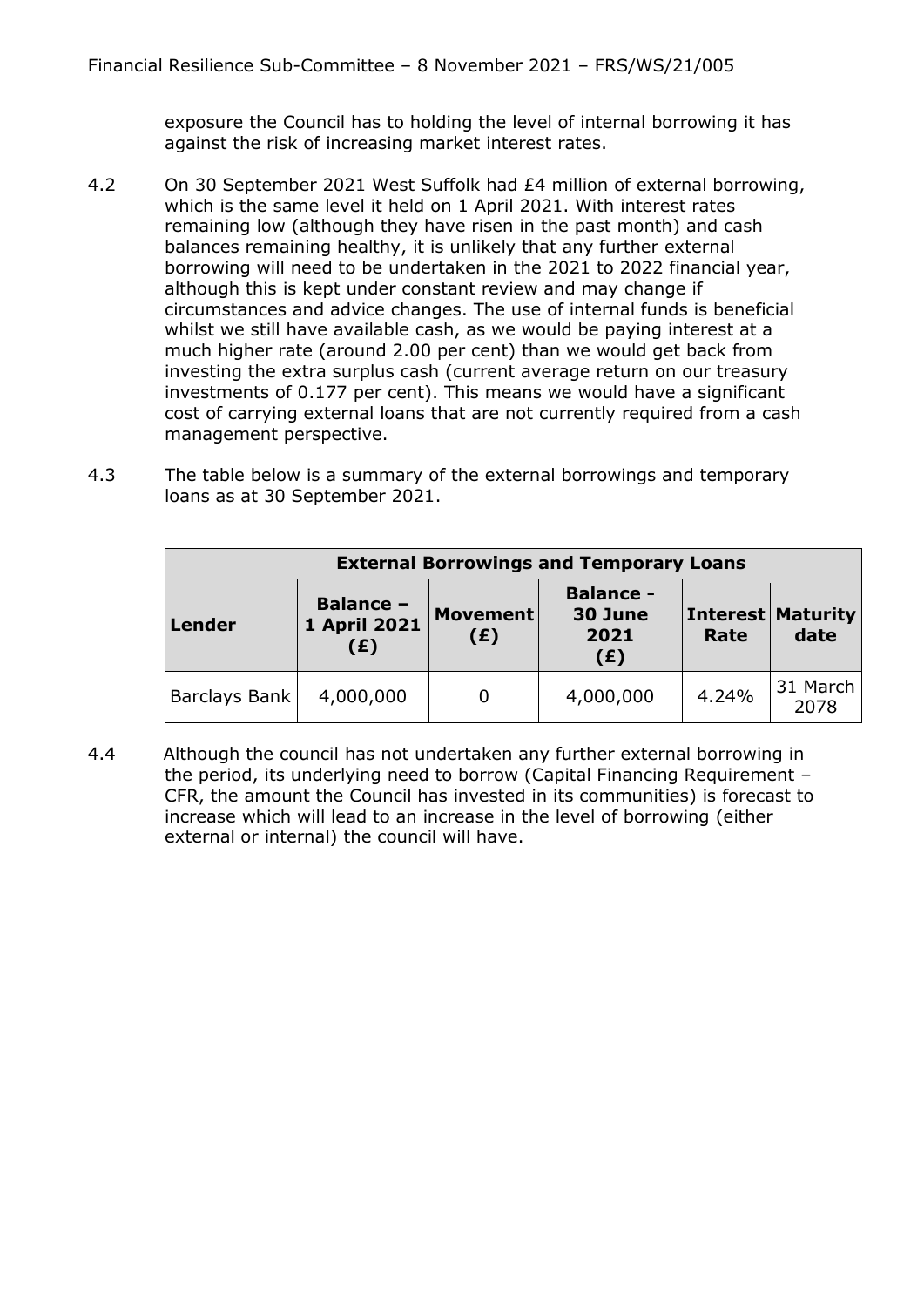4.5 The table below details the forecast for the councils Capital Financing Requirement (underlying need to borrow) over the next 3 years.

|                                                     | 31<br><b>March</b><br>2021     | 31 March<br>2022                               | 31 March<br>2022            | 31 March<br>2023            | 31 March<br>2024            |
|-----------------------------------------------------|--------------------------------|------------------------------------------------|-----------------------------|-----------------------------|-----------------------------|
|                                                     | <b>Actual</b><br>£<br>millions | <b>Approved</b><br><b>Budget</b><br>£ millions | <b>Forecast</b><br>millions | <b>Budget</b><br>£ millions | <b>Budget</b><br>£ millions |
| Capital<br><b>Financing</b><br>Requirement<br>(CFR) | 49.405                         | 96.179                                         | 54.345                      | 154.198                     | 207.963                     |

## **5. Borrowing Strategy and Sources of Borrowing**

- 5.1 As detailed in the 2021 to 2022 Treasury Management Strategy Statement, the current borrowing strategy is still to make short-term use of internal funds (internal borrowing) or to borrow either through short-term loans or long-term fixed rate loans. As interest rates remain low and the Council has an underlying need to borrow this option of externalising some of the internal borrowing is being continually monitored, along with Arlingclose (treasury advisors), as the rates and forecasts for these options move to determine which is the most optimal strategy.
- 5.2 There are various sources of borrowing that the Council is able to make use of for longer term borrowing, which are detailed in the strategy statement. The traditional method for local authorities, and the default method the Council uses in all of its business cases, is to borrow from the Public Works Loans Board (PWLB). In the medium term, if the Council were to look at fixing out some of its internal borrowing into a long-term external loan, then it could do so by borrowing through the PWLB.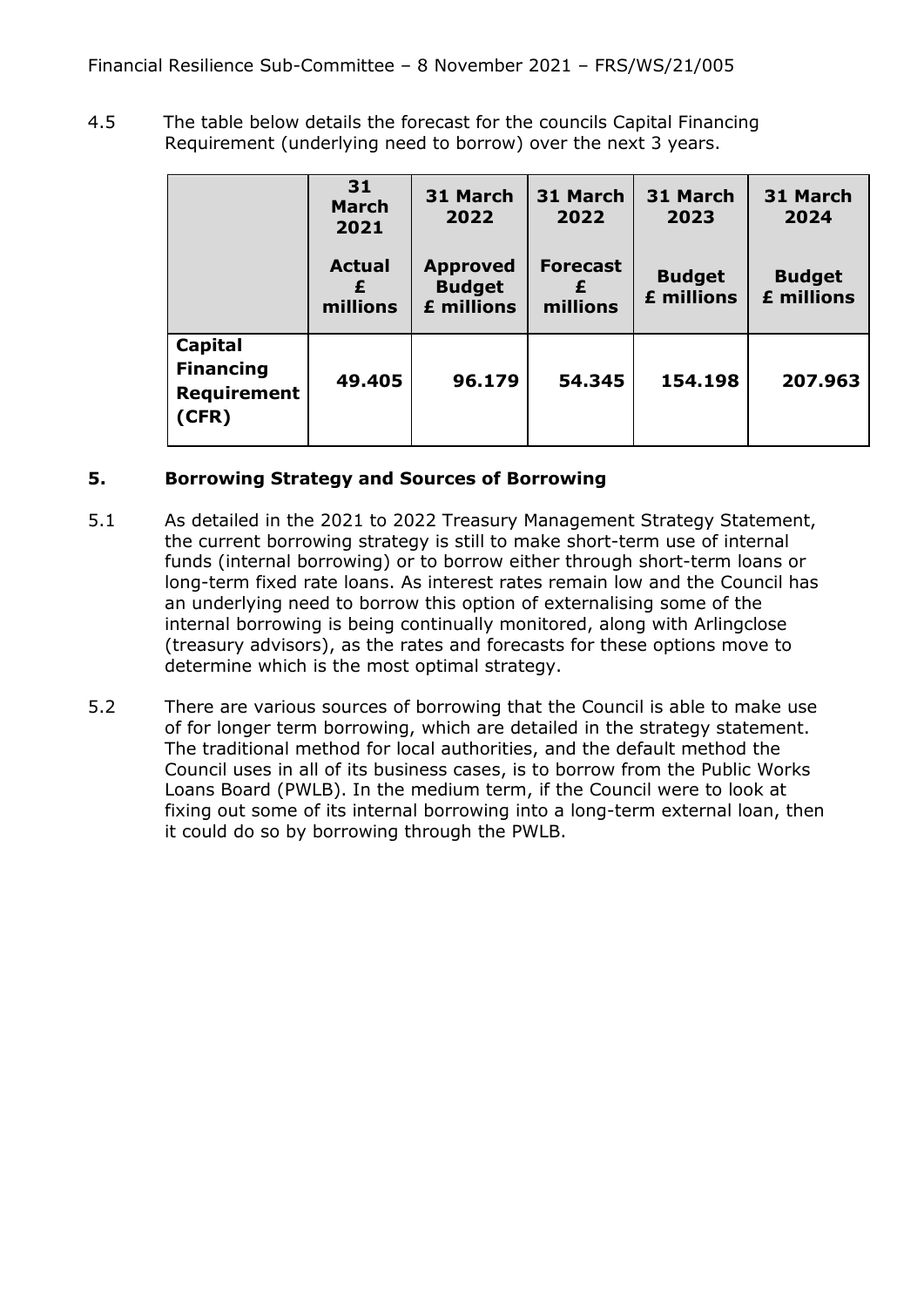5.3 The graph below shows historic PWLB interest rates over the previous 2 years, for different durations based on borrowing using the annuity method.



- 5.4 The graph above shows how PWLB rates fluctuate on a daily basis, as they are linked to UK Gilt rates – current PWLB rates are 1.00 per cent above the relevant UK Gilt rate. West Suffolk Council has access to PWLB Certainty Rates which are only 0.80 per cent above the relevant UK Gilt rate. In October 2019, PWLB increased the margin above UK Gilts from 1.00 per cent (0.80 per cent for Certainty Rate) to 2.00 per cent (1.80 per cent for Certainty Rate) overnight as a result of significant increases in the level of borrowing from PWLB. After undertaking consultation on changes to PWLB lending terms, the margin over UK Gilts was dropped back to 1.00 per cent (0.80 per cent for Certainty Rate) in November 2020.
- 5.5 PWLB interest rates for 40-year borrowing using the annuity method were 2.39 per cent (2.19 per cent for Certainty Rate) on 30 September 2021 (up from 2.25 per cent (2.05 per cent for Certainty Rate) on 30 June 2021. Using the current value of internal borrowing of  $E48.039.000$ , if we were to transfer all of that internal borrowing to a 40 -ear PWLB loan using the 2.19 per cent Certainty Rate, the Council would incur an initial annual interest payable cost of £1,052,054. This compares to our interest payable budget for 2021 to 2022 of £2,053,000. If PWLB rates were to increase by 0.50 percent, then the interest payable cost would increase to £1,292,249, and an increase of 1.00 per cent in PWLB rates would lead to a cost of £1,532,444.
- 5.6 The Council, along with Arlingclose, will continue to explore alternative sources of borrowing to ensure the Council will be ready to externally borrow in the most advantageous way when it needs to.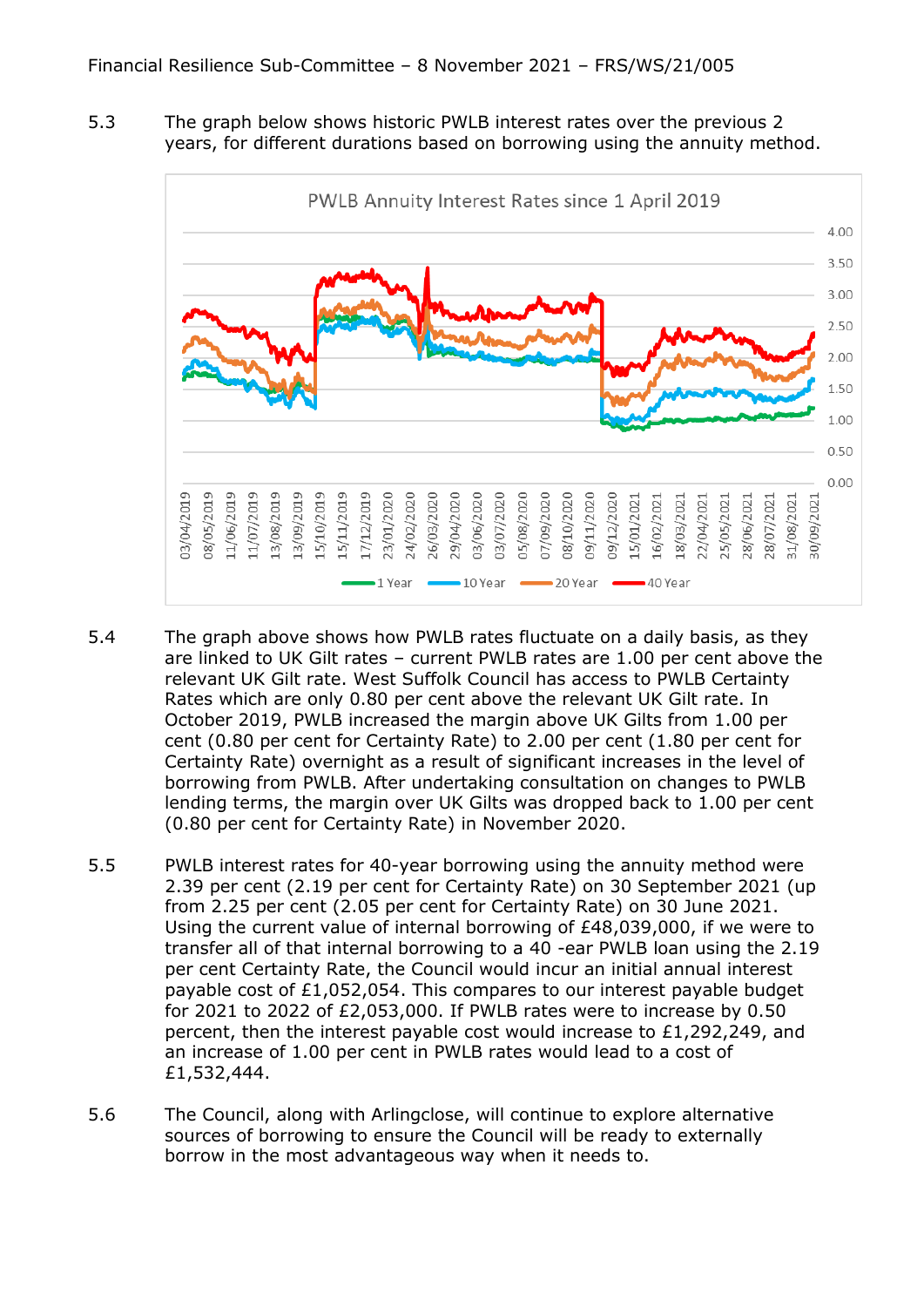# **6. Borrowing and Capital Costs - Affordability**

- 6.1 The 2021 to 2022 Budget had assumptions on borrowing costs for capital projects included within it. These borrowing costs are a combination of interest payable on external borrowing, and Minimum Revenue Provision (MRP), which is an amount set aside each year to repay that borrowing requirement. The main projects which make up the majority of the Councils borrowing requirement are:
	- Western Way development
	- Mildenhall Hub
	- West Suffolk Operational Hub
	- Investing in our Growth Fund
- 6.2 The business cases for each of these projects considered affordability based on what each project would deliver in terms of income and savings against the borrowing requirement for the project.
- 6.3 Borrowing costs only form part of the Councils revenue budget once the project has been completed, so although there may be a borrowing requirement, until such time as the project is complete there will be no MRP or interest payable as part of the revenue budget.

| <b>Summary of Capital Borrowing Budget 2021 to 2022</b> |                                                    |                                                            |                                   |  |  |  |  |
|---------------------------------------------------------|----------------------------------------------------|------------------------------------------------------------|-----------------------------------|--|--|--|--|
|                                                         |                                                    | <b>Borrowing Costs</b>                                     |                                   |  |  |  |  |
| Project - all<br>supported by<br>business cases         | <b>Borrowing</b><br><b>Requirement</b><br>(Budget) | <b>Minimum</b><br><b>Revenue</b><br><b>Provision (MRP)</b> | <b>Interest</b><br><b>Payable</b> |  |  |  |  |
| Investing in our<br><b>Growth Fund</b>                  | £15,838,544                                        | £209,500                                                   | £410,500                          |  |  |  |  |
| Western Way<br>Development                              | £21,560,577                                        | £0                                                         | £0                                |  |  |  |  |
| Mildenhall Hub                                          | £17,438,264                                        | £243,150                                                   | £476,550                          |  |  |  |  |
| <b>West Suffolk</b><br><b>Operational Hub</b>           | £11,177,329                                        | £168,500                                                   | £311,250                          |  |  |  |  |
| Newmarket Leisure<br>Centre                             | £2,753,610                                         | £12,250                                                    | £169,600                          |  |  |  |  |
| Toggam Solar Farm                                       | £1,829,369                                         | £80,950                                                    | £82,000                           |  |  |  |  |
| 20 High St Haverhill                                    | £1,816,595                                         | £28,600                                                    | £56,700                           |  |  |  |  |
| 113 High St<br>Newmarket                                | £688,830                                           | £11,300                                                    | £22,500                           |  |  |  |  |
| Olding Road DHL<br>Depot                                | £3,550,381                                         | £154,000                                                   | £113,350                          |  |  |  |  |

6.4 The details of these Budgets are laid out below.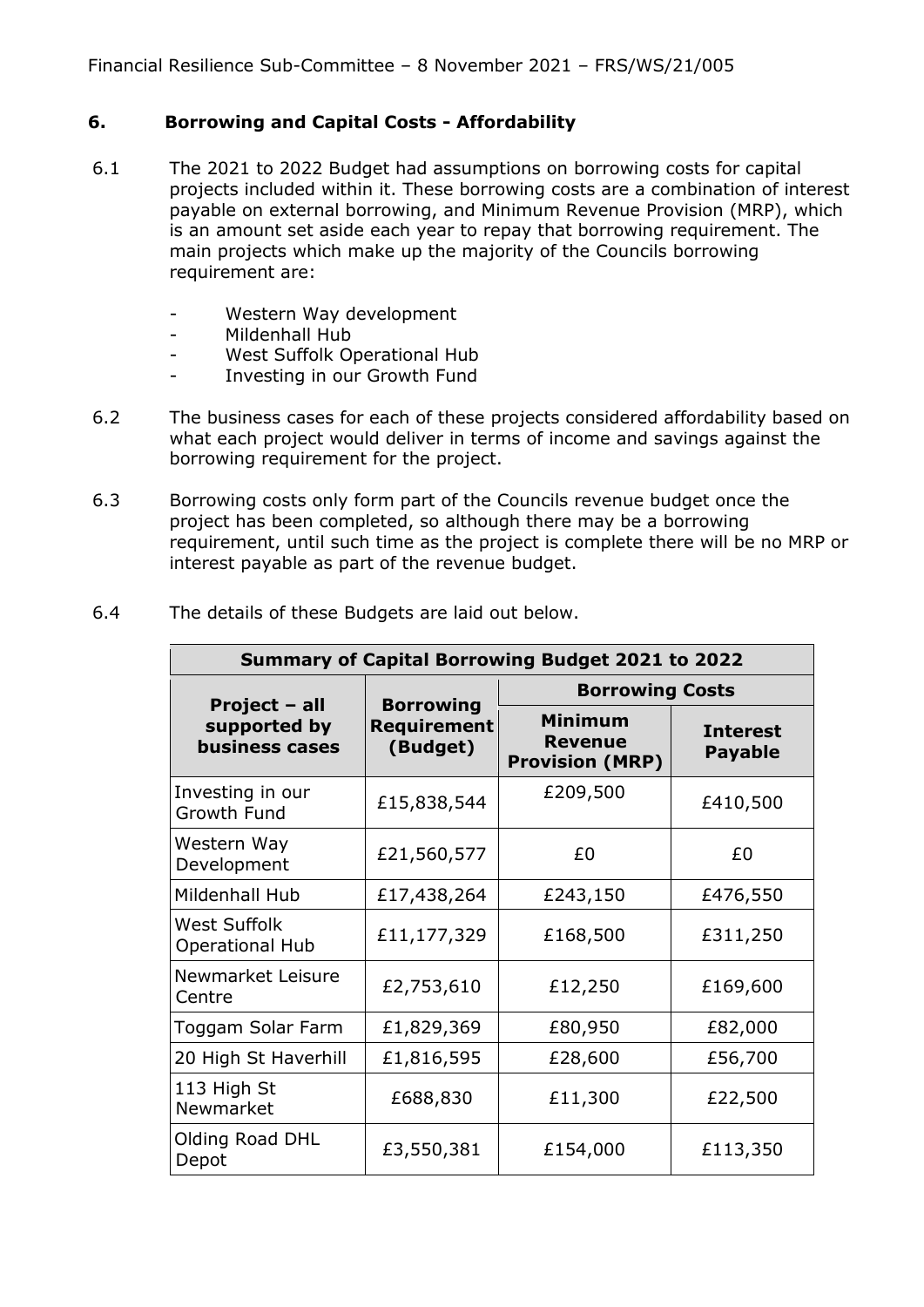| % of Gross<br><b>Revenue Income</b><br><b>Budget</b>        |             | 2.6%       | 4.9%        |
|-------------------------------------------------------------|-------------|------------|-------------|
| <b>Total borrowing</b><br>and associated<br>servicing costs | £96,178,966 | £1,082,850 | £2,053,000* |
| Loans and other                                             | £8,693,954  | £55,400    | £162,550    |
| <b>St Edmunds Guest</b><br>House                            | £929,850    | £10,650    | £35,100     |
| 17/18 Cornhill                                              | £2,695,394  | £0         | £0          |
| 33-35 High St,<br>Haverhill                                 | £370,376    | £5,300     | £11,000     |
| Vicon House,<br>Western Way                                 | £3,344,267  | £49,300    | £102,200    |
| <b>Provincial House</b>                                     | £3,491,626  | £53,950    | £99,700     |

\* This represents an average interest rate of 2.75 per cent.

- 6.5 The affordability of borrowing and capital costs is a key metric in our financial planning and resilience assessments. Current and future financial affordability and resilience to such costs is key when evaluating any new opportunities. As set out in the approved West Suffolk Capital Strategy we are using the per cent of the Gross Revenue Income Budget for both MRP and Interest Payable to assess the Councils affordability position. In other words, how much (in percentage terms) of our gross revenue income budget is committed to servicing our external debt.
- 6.6 The forecast position on each of these projects for the year of 2021 to 2022 is as below – assuming internal borrowing continues for the full year (note this is constantly reviewed with our advisors as our approach).

| <b>Summary of Forecast Capital Borrowing for 2021 to 2022</b> |                                     |                                     |                                                               |                                   |  |  |  |
|---------------------------------------------------------------|-------------------------------------|-------------------------------------|---------------------------------------------------------------|-----------------------------------|--|--|--|
| Project - all<br>supported by<br><b>business cases</b>        | <b>External</b><br><b>Borrowing</b> | <b>Internal</b><br><b>Borrowing</b> | <b>Minimum</b><br><b>Revenue</b><br><b>Provision</b><br>(MRP) | <b>Interest</b><br><b>Payable</b> |  |  |  |
| Investing in our<br><b>Growth Fund</b>                        | £0                                  | £0                                  | £0                                                            | £0                                |  |  |  |
| Western Way<br>Development                                    | £0                                  | £2,000,000                          | £0                                                            | £0                                |  |  |  |
| Mildenhall Hub                                                | £0                                  | £17,760,506                         | £243,150                                                      | £0                                |  |  |  |
| <b>West Suffolk</b><br><b>Operational Hub</b>                 | £0                                  | £9,656,968                          | £131,741                                                      | £0                                |  |  |  |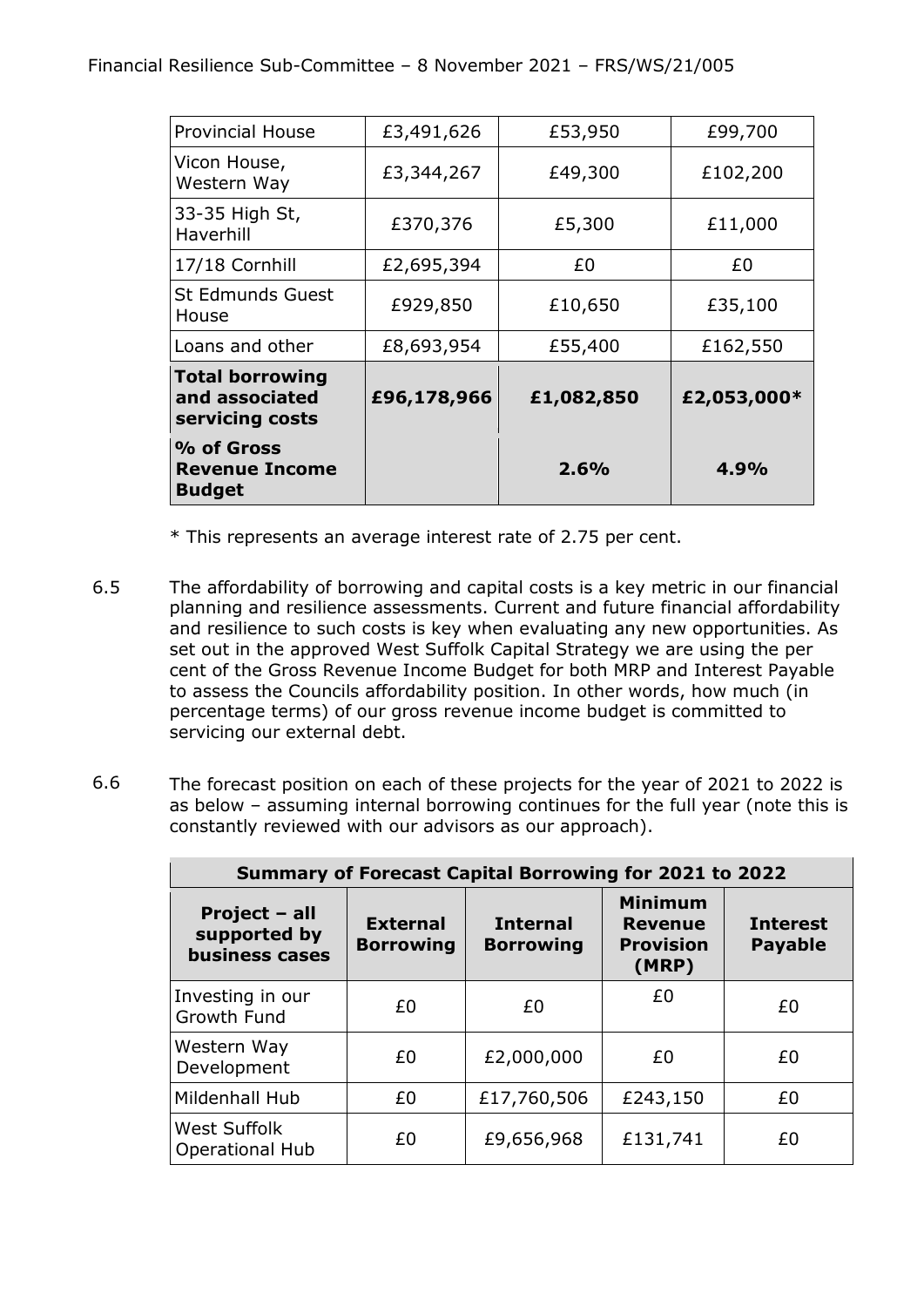| Newmarket Leisure<br>Centre                                                      | £4,000,000 | £0             | £12,799  | £169,600 |
|----------------------------------------------------------------------------------|------------|----------------|----------|----------|
| Toggam Solar<br>Farm                                                             | £0         | £1,840,044     | £70,276  | £0       |
| 20 High St<br>Haverhill                                                          | £0         | £1,814,305     | £30,890  | £0       |
| 113 High St<br>Newmarket                                                         | £0         | £688,409       | £11,721  | £0       |
| Olding Road DHL<br>Depot                                                         | £0         | £3,549,684     | £154,697 | £0       |
| <b>Provincial House</b>                                                          | £0         | £3,489,918     | £55,658  | £0       |
| Vicon House,<br>Western Way                                                      | £0         | £3,339,032     | £54,535  | £0       |
| 33-35 High Street,<br>Haverhill                                                  | £0         | £370,380       | £5,296   | £0       |
| 17/18 Cornhill                                                                   | £0         | £2,915,000     | £0       | £0       |
| <b>St Edmunds Guest</b><br>House                                                 | £0         | £993,629       | £11,584  | £0       |
| Loans and other                                                                  | £0         | £3,174,210     | £13,857  | £0       |
| <b>Sub total</b>                                                                 | £4,000,000 | £51,592,086    | £796,204 | £169,600 |
| Newmarket Leisure Centre<br>cumulative MRP reducing<br>internal borrowing amount |            | (E1, 246, 940) |          |          |
| <b>Total Borrowing</b>                                                           |            | £54,345,146    | £965,804 |          |
| % of Gross<br><b>Revenue Income</b><br>(excl COVID-19<br>Grants)                 |            |                | 2.0%     | 0.4%     |

6.7 The original budget position has moved due to the following reasons:

- Forecast use of internal borrowing instead of external borrowing during 2021 to 2022.
- Reviewing the Western Way development in light of the COVID-19 outbreak, which led to a timing delay in the project programme against what was originally forecast.
- Forecast underspend against the Investing in our Growth Fund.

# **7. Borrowing and Income - Proportionality**

7.1 The concept of proportionality, alongside that of affordability, is a key consideration when considering funding projects through borrowing.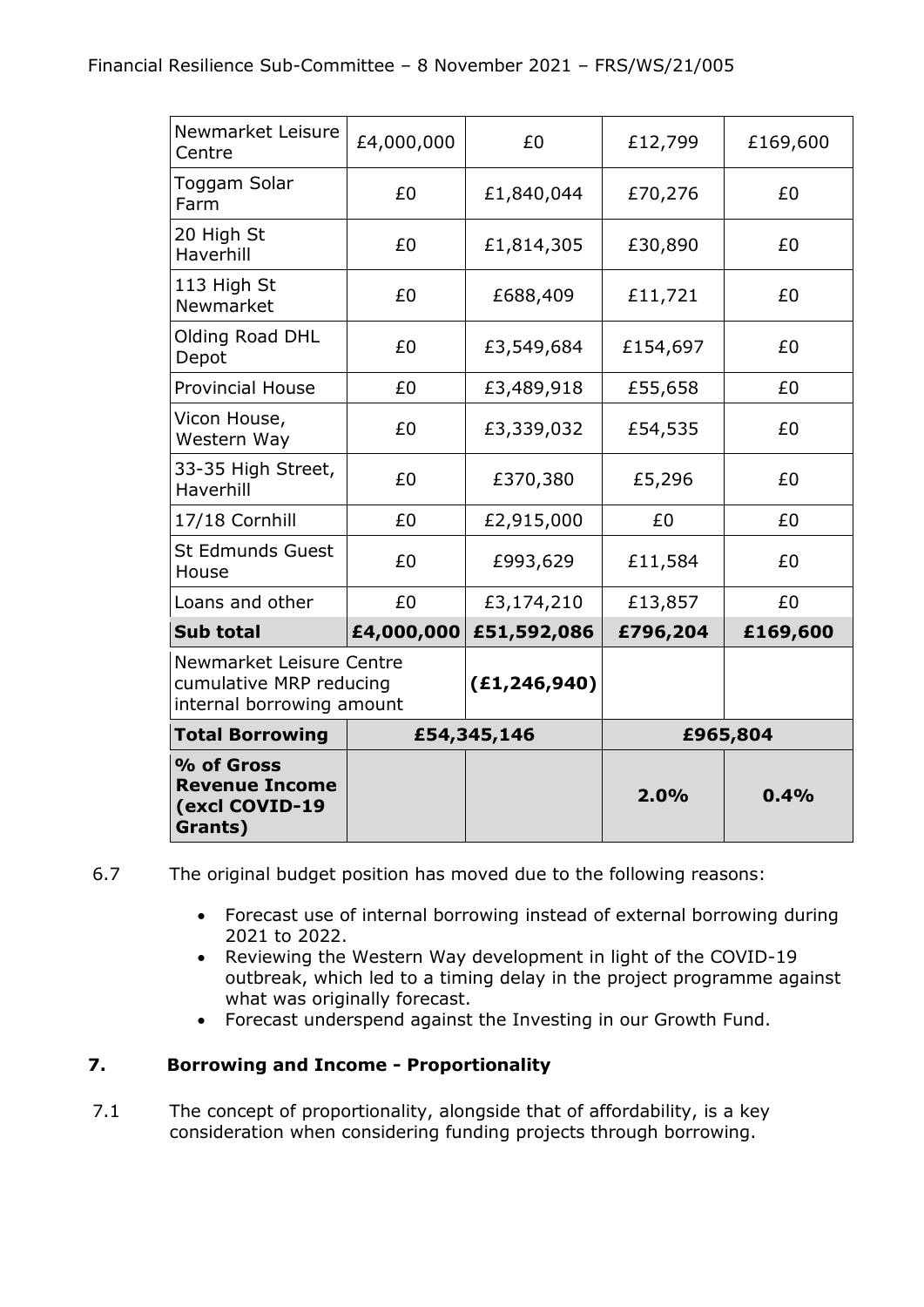- 7.2 The costs and risks associated with that borrowing should be looked at as part of the whole financial position of the council in our financial planning and resilience assessments. Awareness of the scale and relationship with the asset base and revenue delivery is essential to informed decision making.
- 7.3 As at 31 March 2021, the Councils asset base was valued at £266.6 million. As such the budgeted borrowing requirement of £96.18 million would have represented 36.07 per cent of our long-term asset base. The forecast borrowing requirement at the end of the financial year is £54.35 million, which represents 20.39 per cent of our long-term asset base. It is worth noting that the capital projects being undertaken would increase the overall asset base of the council, leading to the borrowing requirement being a smaller percentage of the asset base than detailed above.

## **8. Borrowing and Asset Yields**

- 8.1 Borrowing, whether internally from available cash balances or externally from other institutions, bears a cost which will affect the yield of investments made with that money. The yield is the return on the investment, whether through additional income of savings, less the borrowing costs associated with the investment, against the value of the investment.
- 8.2 West Suffolk Council makes investment decisions to support its strategic priorities which are not solely focussed on financial return, in line with our agreed Investing in our Growth Agenda Strategy. There are therefore a range of yield returns delivered by these investments that varies from project-to-project dependant on the wider blended socio-economic returns that these projects give.
- 8.3 In order to aid comparison between projects and returns from 'normal' treasury management cash investment (section 2 above), the table below shows the income and net return from the current project portfolio.

| 2021/22<br><b>BUDGET</b>   | <b>Asset</b><br><b>Value</b><br>£m | <b>Borrowing</b><br>£m | Annual<br><b>Income</b><br>£m | <b>Net</b><br><b>Return</b><br>(Excl.<br><b>Borrowing</b><br>Costs $*$ ) | <b>Net Return</b><br>(Incl.<br><b>Borrowing</b><br>Costs) | Yield<br>$\frac{0}{0}$<br>(E/A) |
|----------------------------|------------------------------------|------------------------|-------------------------------|--------------------------------------------------------------------------|-----------------------------------------------------------|---------------------------------|
|                            | A                                  | B.                     | C                             | D                                                                        | E                                                         | F.                              |
| <b>Industrial Units</b>    | £24.2                              | £0.0                   | £2.6                          | £2.2                                                                     | £2.2                                                      | 9.0%                            |
| Retail Units               | £28.2                              | £0.0                   | £1.8                          | £1.5                                                                     | £1.5                                                      | 5.3%                            |
| Land                       | £10.3                              | £0.0                   | £1.0                          | £1.0                                                                     | £1.0                                                      | 9.6%                            |
| Solar Farm                 | £14.4                              | £1.8                   | £1.4                          | £1.1                                                                     | £0.4                                                      | 2.7%                            |
| Growth Fund                |                                    | £15.8                  | £0.7                          | £0.7                                                                     | £0.2                                                      | 1.0%                            |
| Western Way<br>Development |                                    | £21.6                  | £0.0                          | £0.0                                                                     | £0.0                                                      | 0.0%                            |
| Mildenhall Hub             |                                    | £17.4                  | £0.0                          | £0.0                                                                     | £0.0                                                      | 0.0%                            |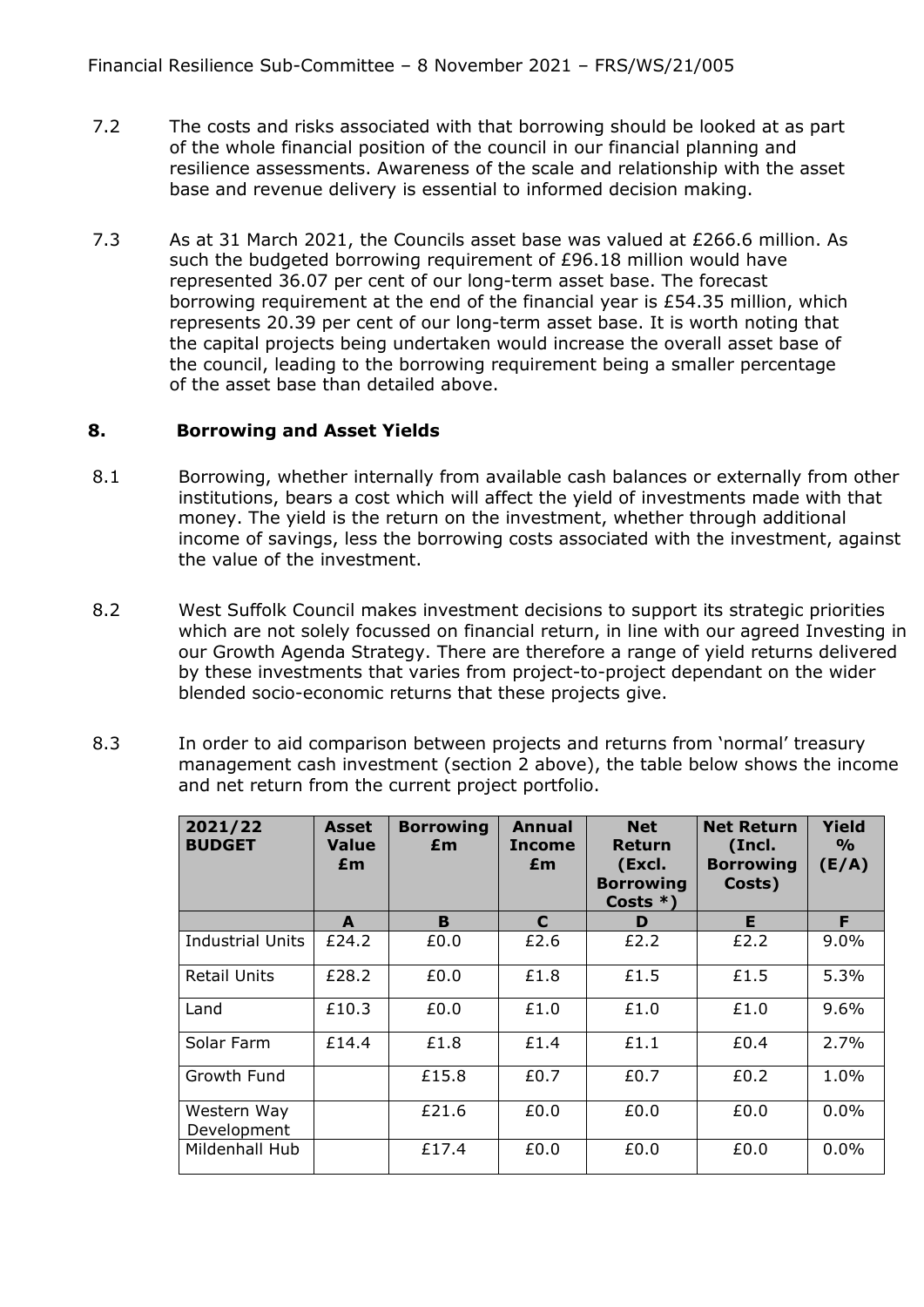| Other        |       | £11.2 | £0.7 | £0.6 | £0.6 | 0.0% |
|--------------|-------|-------|------|------|------|------|
| <b>TOTAL</b> | £77.1 | £67.8 | £8.2 | £7.1 | £5.9 | 4.1% |

| 2021/22<br><b>FORECAST</b>         | <b>Asset</b><br><b>Value</b><br>£m | <b>Borrowing</b><br>(int &<br>Ext)<br>£m | Annual<br><b>Income</b><br>£m | <b>Net</b><br>Return<br>(Excl.<br><b>Borrowing</b><br>Costs $*$ ) | <b>Net Return</b><br>(Incl.<br><b>Borrowing</b><br>Costs) | <b>Yield %</b><br>(E/A) |
|------------------------------------|------------------------------------|------------------------------------------|-------------------------------|-------------------------------------------------------------------|-----------------------------------------------------------|-------------------------|
|                                    | A                                  | B.                                       | $\mathbf{C}$                  | D                                                                 | E                                                         | F                       |
| Industrial Units                   | £24.2                              | £0.0                                     | £2.6                          | £2.1                                                              | £2.1                                                      | 8.7%                    |
| Retail Units                       | £31.8                              | £0.0                                     | £1.7                          | £1.4                                                              | £1.4                                                      | 4.4%                    |
| Land                               | £10.3                              | £0.0                                     | £0.9                          | £0.9                                                              | £0.9                                                      | 8.7%                    |
| Solar Farm                         | £14.4                              | £1.8                                     | £1.3                          | £0.9                                                              | £0.3                                                      | 2.1%                    |
| Growth Fund                        |                                    | £15.8                                    | £0.7                          | £0.7                                                              | £0.2                                                      | 1.0%                    |
| West Suffolk<br>Operational<br>Hub |                                    | £9.7                                     | £0.0                          | £0.0                                                              | £0.0                                                      | 0.0%                    |
| Mildenhall Hub                     |                                    | £17.8                                    | £0.0                          | £0.0                                                              | £0.0                                                      | 0.0%                    |
| Other                              |                                    | £10.5                                    | £0.7                          | £0.6                                                              | £0.6                                                      | 5.7%                    |
| <b>TOTAL</b>                       | £80.7                              | £55.6                                    | £7.7                          | £6.6                                                              | £5.5                                                      | 4.0%                    |

\* Includes direct operating costs

#### **9. CIPFA Consultation on Prudential Code**

- 9.1 In February 2021, CIPFA undertook some consultation on proposed changes to the Prudential Code for Capital Finance in Local Authorities. The Prudential Code is a professional code of practice to support local authorities in taking decisions on capital investments. Key objectives of the code of practice are to ensure that local authorities' capital investment plans are affordable, prudent and sustainable; that treasury management decisions are taken in accordance with good professional practice; and that local strategic planning, asset management planning and proper option appraisal are supported.
- 9.2 The main proposed change was to amend the code's wording to restrict local authority borrowing for yield from "purely for profit" to "primarily for profit". Another proposed change which is likely to come into effect is the introduction of a liability benchmark as an indicator in the code. This assesses the lowest borrowing options available to an authority, by comparing debt levels to future liquidity. The graph below shows what West Suffolk's liability benchmark indicator might look like – this graph was produced by Arlingclose for West Suffolk.